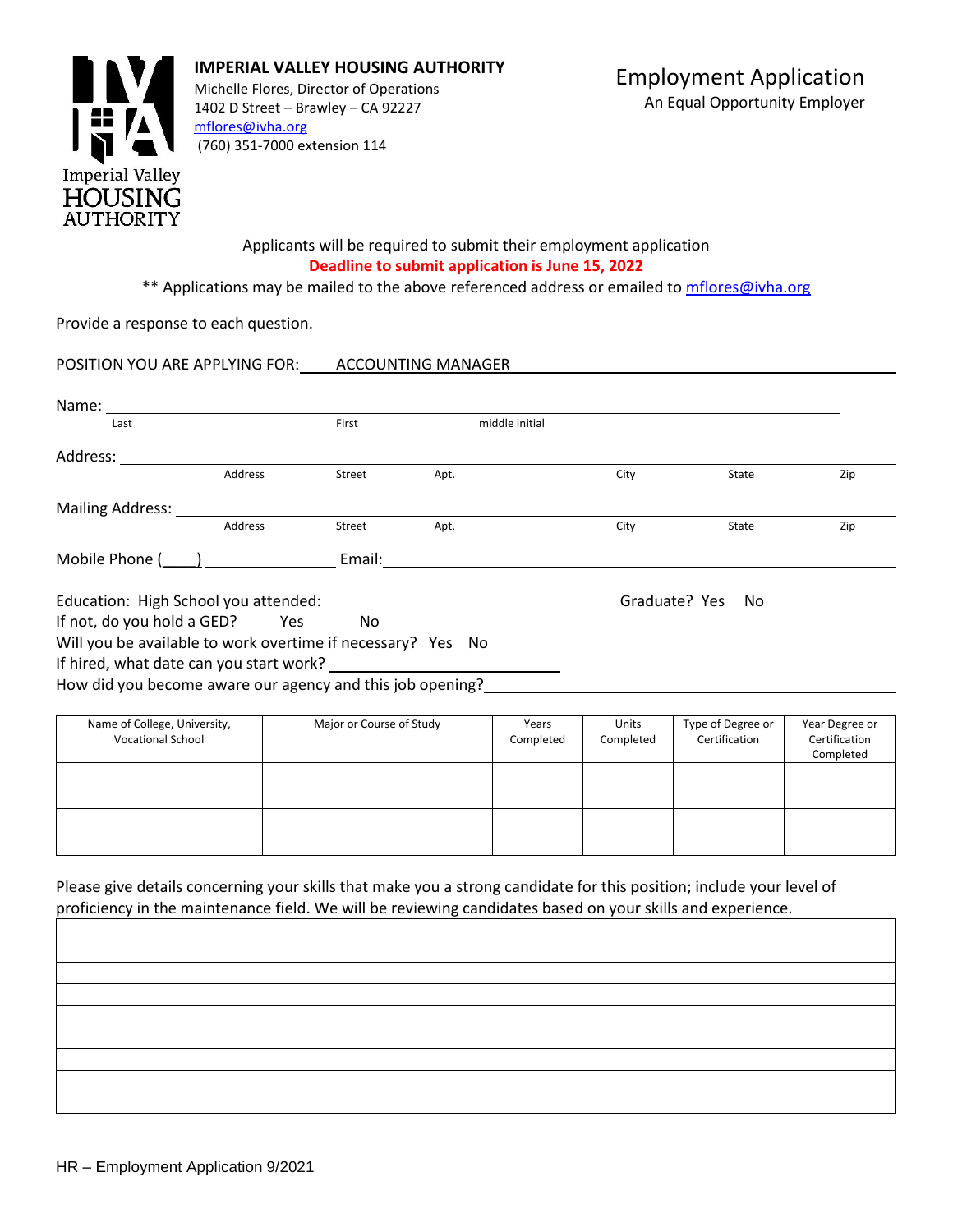| <b>Personal References:</b><br>List 3 persons who are<br>familiar with your | Name | <b>EMAIL address</b> | Phone |
|-----------------------------------------------------------------------------|------|----------------------|-------|
| employment<br>qualifications                                                | Name | <b>EMAIL address</b> | Phone |
| (Do not include family<br>members)                                          | Name | <b>EMAIL address</b> | Phone |

#### **EMPLOYMENT HISTORY**: List all employment; listing most current or most recent first

| Date Employed                                | Name, address and phone of employer: |  |
|----------------------------------------------|--------------------------------------|--|
| From _________ to _______                    |                                      |  |
|                                              | Job title/description of             |  |
| May we contact?                              |                                      |  |
| Yes No                                       |                                      |  |
| Date Employed<br>From __________ to ________ | Name, address and phone of employer: |  |
|                                              | Job title/description of             |  |
| May we contact?                              |                                      |  |
| Yes No                                       |                                      |  |
| Date Employed<br>From _________ to _______   | Name, address and phone of employer: |  |
|                                              | Job title/description of             |  |
| May we contact?                              |                                      |  |
| Yes No                                       |                                      |  |
| Date Employed                                | Name, address and phone of employer: |  |
| From __________ to ________                  |                                      |  |
|                                              | Job title/description of             |  |
| May we contact:                              |                                      |  |
| Yes<br>No                                    |                                      |  |
|                                              |                                      |  |

If a conditional employment offer is made, could you furnish verification that you 18 years of age or older? Yes No

If hired, will you provide the proper verification of legal work status? Yes No

If a valid California Driver's License is required for this position, do you hold a current valid California Driver's License? Yes No License No.: Manual Communication Date: Expiration Date:

Are you able to perform the essential functions of the job for which you are applying, either with our without reasonable accommodation? Yes No

If no, describe the functions that cannot be performed:

IVHA complies with the ADA and considers reasonable accommodation measures that may be necessary for eligible applicants/employees to perform the essential functions. Hire may be subject to passing a medical examination, and to skill and agility test.

It is our policy to comply with all applicable federal and state laws prohibiting discrimination in employment based on race, age, color, sex, religion, national origin, disability, or sexual orientation or other protected classification, and to maintain a drug free workplace. IVHA is an Equal Opportunity Employer.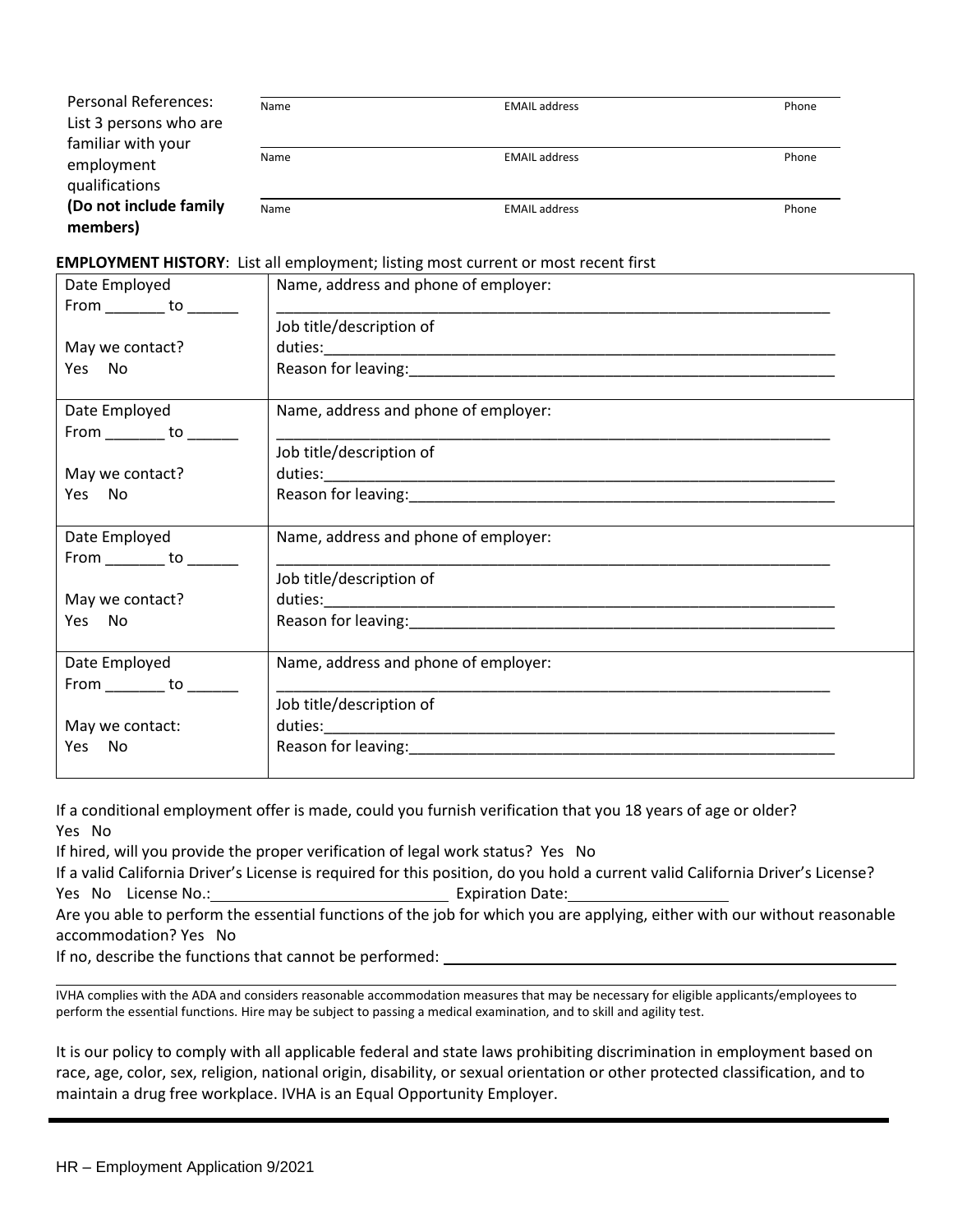I hereby attest and certify that all statements made in this application are actual and authorize investigation of all matters contained in this application. I understand that any misrepresentation will be sufficient evidence to subject me to disqualification for employment or dismissal. For certain sensitive positions, a medical evaluation will include a drug/alcohol screen as part of the contingent employment offer. I consent to the disclosure of the results of any physical or related tests to the Imperial Valley Housing Authority. I further understand and agree the Imperial Valley Housing Authority may obtain Public Records about me as part of a background investigation to include: education, past or present employer, law enforcement agencies, credit reporting agencies. I hereby release the Imperial Valley Housing Authority and all persons from liability as a result of furnishing the information. I also understand I will be asked to show verification of citizenship or legal status to work in the United States as required by law.

Print Name of Applicant: Name of Applicant: Name of Applicant: Name of Applicant: Name of Applicant: Name of Applicant: Name of Applicant: Name of Applicant: Name of Applicant: Name of Applicant: Name of Applicant: Name of

Signature: Date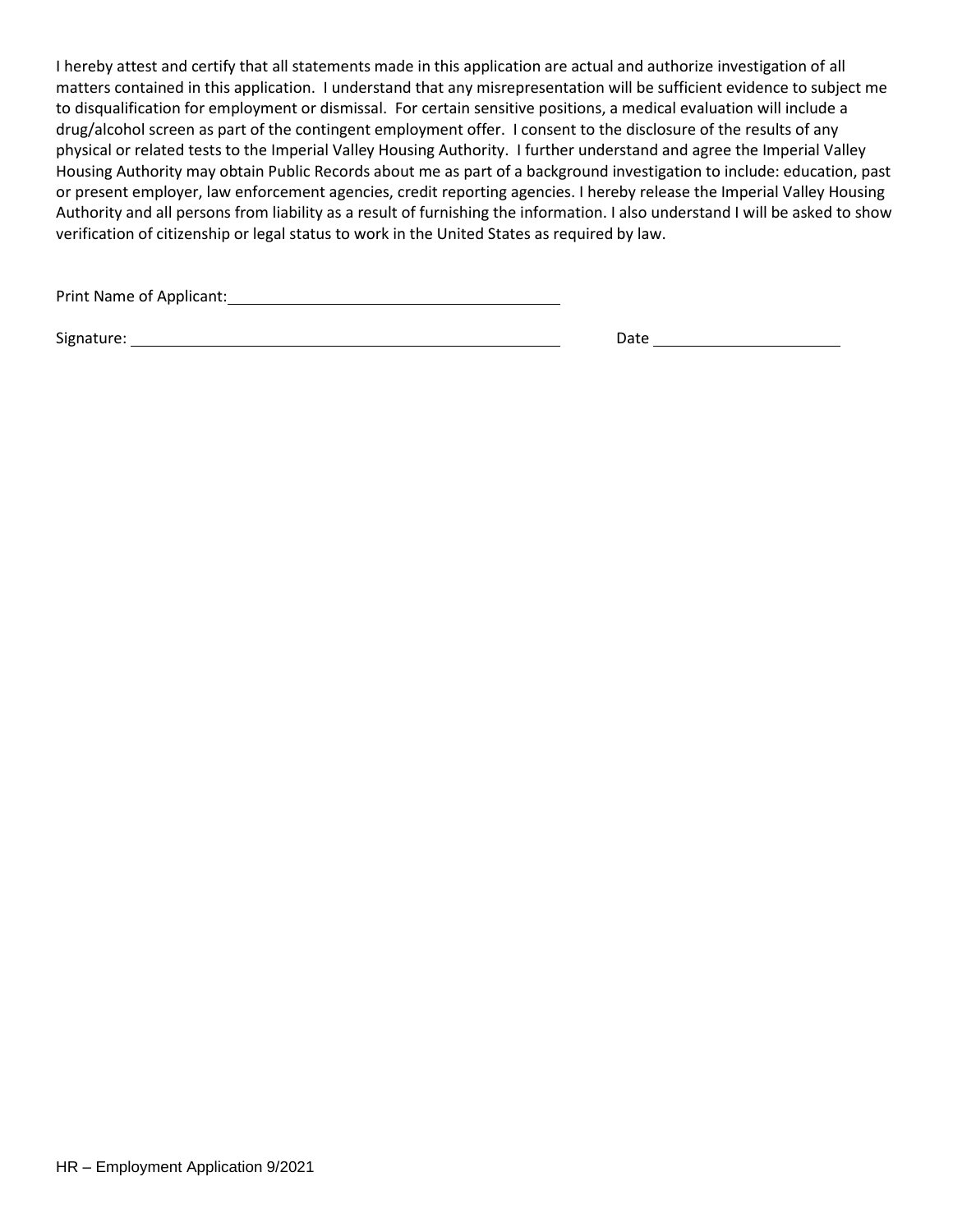Name of Applicant: Name of Applicant:

# **Imperial Valley Housing Authority**

# **Confidential Record**

Name Date: 2008 Date: 2008 Date: 2008 Date: 2008 Date: 2008 Date: 2008 Date: 2008 Date: 2008 Date: 2008 Date: 2008 Date: 2008 Date: 2008 Date: 2008 Date: 2008 Date: 2008 Date: 2008 Date: 2008 Date: 2008 Date: 2008 Date: 20

# **This Record is Confidential**

# **This information is collected for statistical purposes and will not be included in your application. Completing this form is not mandatory, if you do not wish to identify your race or ethnicity, please mark the last option.**

Please identify race/ethnic information:

| White (Not of Hispanic Origin)    | All persons having origins in any of the original peoples of<br>Europe, North Africa or the Middle East                                                                                                                                       |
|-----------------------------------|-----------------------------------------------------------------------------------------------------------------------------------------------------------------------------------------------------------------------------------------------|
| Black (Not of Hispanic Origin)    | All persons having origins in any of the racial groups of<br>Africa                                                                                                                                                                           |
| Hispanic                          | All persons Mexican, Puerto Rican, Cuban, Central or South<br>American or other Spanish culture or origin, regardless of<br>race                                                                                                              |
| Asian or Pacific Islander         | All persons having origins in any of the original peoples of<br>the Far, Southeast Asia, the Indian Subcontinent or the<br>Pacific Islands. This area includes, for example, China, India,<br>Japan, Korea, the Philippine Islands and Samoa. |
| American Indian or Alaskan Native | All persons having origins in any of the original peoples of<br>North America, and who maintain cultural identification<br>through tribal affiliation or community recognition                                                                |
| Decline to self-identify          |                                                                                                                                                                                                                                               |

### **(Definitions from the Employment Opportunity Commission)**